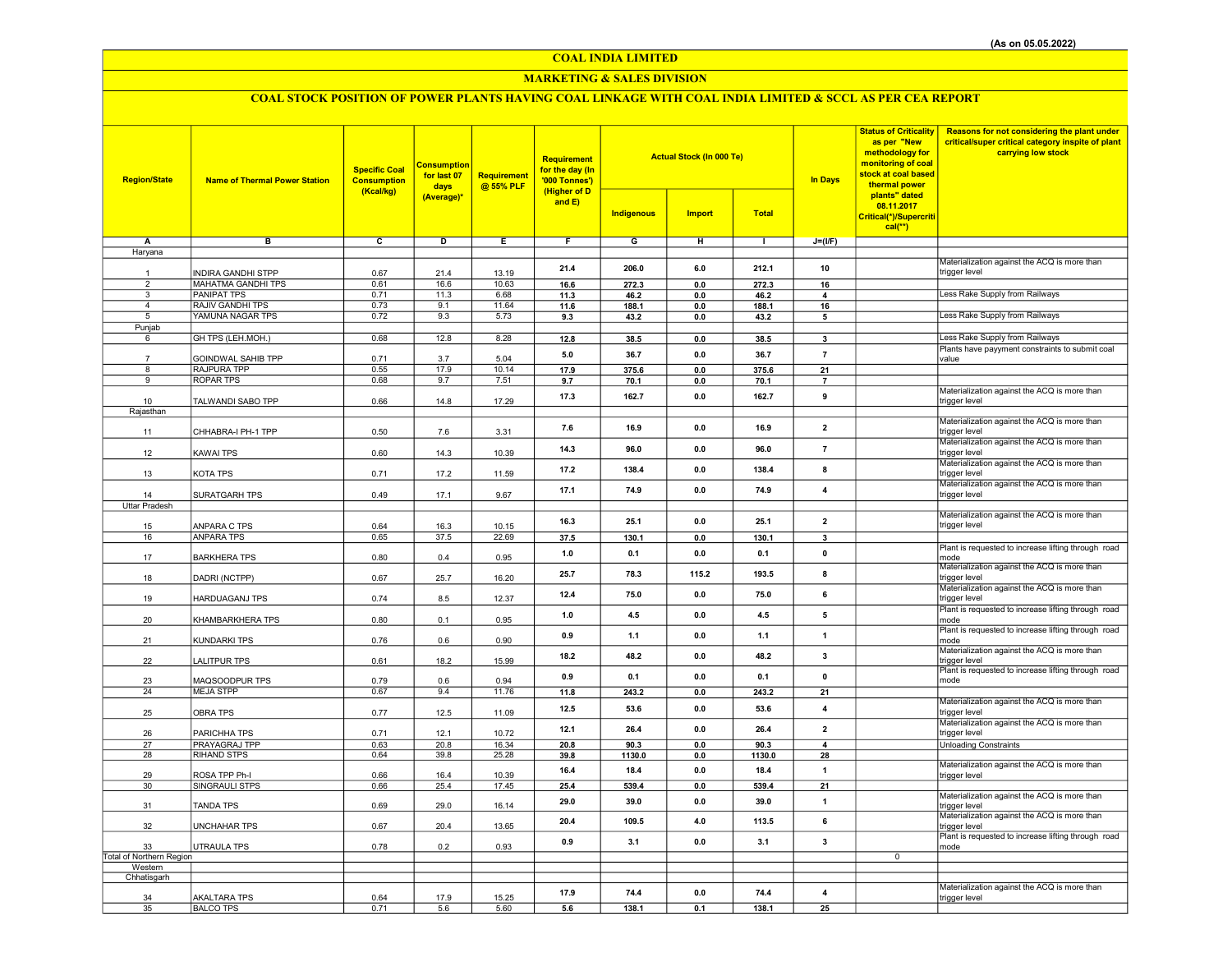#### COAL INDIA LIMITED

## MARKETING & SALES DIVISION

## COAL STOCK POSITION OF POWER PLANTS HAVING COAL LINKAGE WITH COAL INDIA LIMITED & SCCL AS PER CEA REPORT

| <b>Region/State</b> | <b>Name of Thermal Power Station</b> | <b>Specific Coal</b><br><b>Consumption</b><br>(Kcal/kg) | <b>Consumption</b><br>for last 07<br>days<br>(Average)* | <b>Requirement</b><br>@ 55% PLF | <b>Requirement</b><br>for the day (In<br>'000 Tonnes')<br>(Higher of D<br>and E) | <b>Indigenous</b> | <b>Actual Stock (In 000 Te)</b><br><b>Import</b> | <b>Total</b> | <b>In Days</b> | <b>Status of Criticality</b><br>as per "New<br>methodology for<br>monitoring of coal<br>stock at coal based<br>thermal power<br>plants" dated<br>08.11.2017<br>Critical(*)/Supercriti<br>$cal$ <sup>**</sup> ) | Reasons for not considering the plant under<br>critical/super critical category inspite of plant<br>carrying low stock |
|---------------------|--------------------------------------|---------------------------------------------------------|---------------------------------------------------------|---------------------------------|----------------------------------------------------------------------------------|-------------------|--------------------------------------------------|--------------|----------------|----------------------------------------------------------------------------------------------------------------------------------------------------------------------------------------------------------------|------------------------------------------------------------------------------------------------------------------------|
| Α                   | в                                    | $\overline{c}$                                          | D                                                       | Е.                              | F.                                                                               | G                 | н                                                | $\mathbf{I}$ | $J=(I/F)$      |                                                                                                                                                                                                                |                                                                                                                        |
|                     |                                      |                                                         |                                                         |                                 |                                                                                  |                   |                                                  |              | $\overline{2}$ |                                                                                                                                                                                                                | Materialization against the ACQ is more than                                                                           |
| 36                  | <b>BANDAKHAR TPP</b>                 | 0.71                                                    | 5.1                                                     | 2.81                            | 5.1                                                                              | 11.9              | 0.0                                              | 11.9         |                |                                                                                                                                                                                                                | trigger level                                                                                                          |
| 37                  | <b>BARADARHA TPS</b>                 | 0.77                                                    | 18.9                                                    | 12.25                           | 18.9                                                                             | 218.4             | 0.0                                              | 218.4        | 12             |                                                                                                                                                                                                                |                                                                                                                        |
| 38                  | <b>BHILAI TPS</b>                    | 0.76                                                    | 7.3                                                     | 5.01                            | 7.3                                                                              | 110.0             | 0.0                                              | 110.0        | 15             |                                                                                                                                                                                                                | Materialization against the ACQ is more than                                                                           |
| 39                  | <b>BINJKOTE TPP</b>                  | 0.75                                                    | 0.0                                                     | 5.95                            | 6.0                                                                              | 25.1              | 0.0                                              | 25.1         | $\overline{4}$ |                                                                                                                                                                                                                | trigger level                                                                                                          |
| 40                  | <b>DSPM TPS</b>                      | 0.69                                                    | 8.8                                                     | 4.56                            | 8.8                                                                              | 35.1              | 0.0                                              | 35.1         | $\overline{4}$ |                                                                                                                                                                                                                |                                                                                                                        |
| 41                  | <b>KORBA STPS</b>                    | 0.67                                                    | 43.7                                                    | 22.94                           | 43.7                                                                             | 520.2             | 0.0                                              | 520.2        | 12             |                                                                                                                                                                                                                |                                                                                                                        |
| 42                  | KORBA-WEST TPS                       | 0.78                                                    | 18.6                                                    | 13.79                           | 18.6                                                                             | 195.1             | 0.0                                              | 195.1        | 10             |                                                                                                                                                                                                                |                                                                                                                        |
| 43                  | LARA TPP                             | 0.66                                                    | 19.9                                                    | 13.92                           | 19.9                                                                             | 360.1             | 0.0                                              | 360.1        | 18             |                                                                                                                                                                                                                | Materialization against the ACQ is more than                                                                           |
| 44                  | NAWAPARA TPP                         | 0.79                                                    | 0.6                                                     | 6.28                            | 6.3                                                                              | 15.2              | 0.0                                              | 15.2         | $\overline{2}$ |                                                                                                                                                                                                                | trigger level                                                                                                          |
| 45                  | PATHADI TPP                          | 0.65                                                    | 4.7                                                     | 5.18                            | 5.2                                                                              | 42.3              | 0.0                                              | 42.3         | 8              |                                                                                                                                                                                                                | Supply restricted considering high stock at their<br>end                                                               |
| 46                  | SIPAT STPS                           | 0.68                                                    | 28.8                                                    | 26.62                           | 28.8                                                                             | 585.7             | 0.0                                              | 585.7        | 20             |                                                                                                                                                                                                                |                                                                                                                        |
|                     |                                      |                                                         |                                                         |                                 | 32.3                                                                             | 142.0             | 0.0                                              | 142.0        | $\overline{4}$ |                                                                                                                                                                                                                | Materialization against the ACQ is more than                                                                           |
| 47                  | TAMNAR TPP                           | 0.84                                                    | 32.3                                                    | 26.52                           |                                                                                  |                   |                                                  |              |                |                                                                                                                                                                                                                | trigger level<br>Materialization against the ACQ is more than                                                          |
| 48                  | UCHPINDA TPP                         | 0.75                                                    | 14.2                                                    | 14.22                           | 14.2                                                                             | 153.7             | 0.0                                              | 153.7        | 11             |                                                                                                                                                                                                                | trigger level                                                                                                          |
| Gujarat             |                                      |                                                         |                                                         |                                 |                                                                                  |                   |                                                  |              |                |                                                                                                                                                                                                                |                                                                                                                        |
|                     |                                      |                                                         |                                                         |                                 | 9.3                                                                              | 54.2              | 0.0                                              | 54.2         | 6              |                                                                                                                                                                                                                | Materialization against the ACQ is more than                                                                           |
| 49                  | <b>GANDHI NAGAR TPS</b>              | 0.69                                                    | 9.3                                                     | 5.71                            |                                                                                  |                   |                                                  |              |                |                                                                                                                                                                                                                | trigger level                                                                                                          |
| 50                  | SABARMATI (D-F STATIONS)             | 0.57                                                    | 4.8                                                     | 2.74                            | 4.8                                                                              | 22.5              | 66.8                                             | 89.3         | #REF!          |                                                                                                                                                                                                                | Materialization against the ACQ is more than                                                                           |
| 51                  | UKAI TPS                             | 0.67                                                    | 12.8                                                    | 9.85                            | 12.8                                                                             | 55.0              | 0.0                                              | 55.0         | $\overline{4}$ |                                                                                                                                                                                                                | trigger level                                                                                                          |
| 52                  | <b>WANAKBORI TPS</b>                 | 0.67                                                    | 29.1                                                    | 20.22                           | 29.1                                                                             | 188.4             | 0.0                                              | 188.4        | 6              |                                                                                                                                                                                                                | Materialization against the ACQ is more than<br>trigger level                                                          |
| Madhya Pradesh      |                                      |                                                         |                                                         |                                 |                                                                                  |                   |                                                  |              |                |                                                                                                                                                                                                                |                                                                                                                        |
| 53                  | AMARKANTAK EXT TPS                   | 0.65                                                    | 2.9                                                     | 1.80                            | 2.9                                                                              | 49.4              | 0.0                                              | 49.4         | 17             |                                                                                                                                                                                                                |                                                                                                                        |
| 54                  | <b>ANUPPUR TPP</b>                   | 0.65                                                    | 18.7                                                    | 10.31                           | 18.7                                                                             | 167.7             | 0.0                                              | 167.7        | 9              |                                                                                                                                                                                                                |                                                                                                                        |
| 55                  | <b>BINA TPS</b>                      | 0.74                                                    | 7.3                                                     | 4.88                            | 7.3                                                                              | 30.6              | 0.0                                              | 30.6         | $\overline{4}$ |                                                                                                                                                                                                                | Materialization against the ACQ is more than<br>trigger level                                                          |
| 56                  | GADARWARA TPP                        | 0.66                                                    | 20.3                                                    | 13.93                           | 20.3                                                                             | 88.3              | 0.0                                              | 88.3         | $\overline{4}$ |                                                                                                                                                                                                                | Materialization against the ACQ is more than<br>trigger level                                                          |
|                     |                                      |                                                         |                                                         |                                 | 10.4                                                                             | 161.0             | 123.5                                            | 284.4        | 27             |                                                                                                                                                                                                                | Materialization against the ACQ is more than                                                                           |
| 57                  | KHARGONE STPP                        | 0.60                                                    | 9.4                                                     | 10.45                           |                                                                                  |                   |                                                  |              |                |                                                                                                                                                                                                                | trigger level                                                                                                          |
| 58<br>59            | SANJAY GANDHI TPS<br>SATPURA TPS     | 0.82<br>0.67                                            | 14.4<br>7.5                                             | 14.57<br>11.79                  | 14.6                                                                             | 46.6              | 0.0                                              | 46.6<br>41.9 | 3<br>4         |                                                                                                                                                                                                                | Non payment of dues<br>Non Payment of Dues                                                                             |
|                     |                                      |                                                         |                                                         |                                 | 11.8                                                                             | 41.9              | 0.0                                              |              |                |                                                                                                                                                                                                                | Materialization against the ACQ is more than                                                                           |
| 60                  | <b>SEIONI TPP</b>                    | 0.64                                                    | 8.6                                                     | 5.06                            | 8.6                                                                              | 23.3              | 0.0                                              | 23.3         | 3              |                                                                                                                                                                                                                | trigger level                                                                                                          |
| 61                  | SHREE SINGAJI TPP                    | 0.71                                                    | 32.0                                                    | 23.50                           | 32.0                                                                             | 93.7              | 0.0                                              | 93.7         | $\mathbf{3}$   |                                                                                                                                                                                                                | Non Payment of Dues                                                                                                    |
| 62                  | VINDHYACHAL STPS                     | 0.69                                                    | 65.9                                                    | 43.60                           | 65.9                                                                             | 1617.2            | 0.0                                              | 1617.2       | 25             |                                                                                                                                                                                                                |                                                                                                                        |
| Maharashtra         |                                      |                                                         |                                                         |                                 |                                                                                  |                   |                                                  |              |                |                                                                                                                                                                                                                | Materialization against the ACQ is more than                                                                           |
| 63                  | AMRAVATI TPS                         | 0.62                                                    | 20.0                                                    | 11.07                           | 20.0                                                                             | 67.5              | 0.0                                              | 67.5         | $\mathbf{3}$   |                                                                                                                                                                                                                | trigger level                                                                                                          |
| 64                  | <b>BHUSAWAL TPS</b>                  | 0.72                                                    | 15.6                                                    | 11.44                           | 15.6                                                                             | 51.8              | 0.0                                              | 51.8         | $\mathbf{3}$   |                                                                                                                                                                                                                | Non payment of dues                                                                                                    |
| 65                  | <b>BUTIBORI TPP</b>                  | 0.67                                                    | 0.0                                                     | 5.31                            | 5.3                                                                              | 59.7              | 0.0                                              | 59.7         | 11             |                                                                                                                                                                                                                |                                                                                                                        |
| 66                  | CHANDRAPUR(MAHARASHTRA) STPS         | 0.78                                                    | 38.6                                                    | 30.17                           | 38.6                                                                             | 279.0             | 0.0                                              | 279.0        | $\overline{7}$ |                                                                                                                                                                                                                | Non payment of dues                                                                                                    |
| 67                  | DAHANU TPS                           | 0.62                                                    | 6.7                                                     | 4.09                            | 6.7                                                                              | 1.1               | 0.0                                              | 1.1          | $\pmb{0}$      |                                                                                                                                                                                                                | Materialization against the ACQ is more than<br>trigger level                                                          |
| 68                  | DHARIWAL TPP                         | 0.67                                                    | 7.5                                                     | 5.34                            | 7.5                                                                              | 68.2              | 0.0                                              | 68.2         | 9              |                                                                                                                                                                                                                | Materialization against the ACQ is more than<br>trigger level                                                          |
|                     |                                      |                                                         |                                                         |                                 | 8.8                                                                              | 33.2              | 0.0                                              | 33.2         | $\overline{4}$ |                                                                                                                                                                                                                | Materialization against the ACQ is more than                                                                           |
| 69                  | GMR WARORA TPS                       | 0.67                                                    | 8.8                                                     | 5.29                            |                                                                                  |                   |                                                  |              |                |                                                                                                                                                                                                                | trigger level                                                                                                          |
| 70                  | KHAPARKHEDA TPS                      | 0.89                                                    | 20.7                                                    | 15.72                           | 20.7                                                                             | 105.4             | 0.0                                              | 105.4        | 5              |                                                                                                                                                                                                                | Materialization against the ACQ is more than<br>trigger level                                                          |
| 71                  | KORADI TPS                           | 0.76                                                    | 32.1                                                    | 22.08                           | 32.1                                                                             | 43.9              | 0.0                                              | 43.9         | $\mathbf{1}$   |                                                                                                                                                                                                                | Non payment of dues                                                                                                    |
|                     |                                      |                                                         |                                                         |                                 |                                                                                  |                   |                                                  |              |                |                                                                                                                                                                                                                | Materialization against the ACQ is more than                                                                           |
| 72                  | <b>MAUDA TPS</b>                     | 0.70                                                    | 31.7                                                    | 21.29                           | 31.7                                                                             | 40.9              | 60.2                                             | 101.1        | $\mathbf{3}$   |                                                                                                                                                                                                                | trigger level                                                                                                          |
| 73                  | <b>NASIK TPS</b>                     | 0.81                                                    | 9.1                                                     | 6.72                            | 9.1                                                                              | 11.7              | 0.0                                              | 11.7         | $\mathbf{1}$   |                                                                                                                                                                                                                | Non payment of dues                                                                                                    |
| 74                  | <b>PARAS TPS</b>                     | 0.74                                                    | 6.6                                                     | 4.90                            | 6.6                                                                              | 32.3              | 0.0                                              | 32.3         | 5              |                                                                                                                                                                                                                | Non payment of dues                                                                                                    |
| 75                  | PARLITPS                             | 0.67                                                    | 7.7                                                     | 6.65                            | 7.7                                                                              | 95.7              | 0.0                                              | 95.7         | 13             |                                                                                                                                                                                                                | Non payment of dues                                                                                                    |
| 76                  | <b>SOLAPUR STPS</b>                  | 0.56                                                    | 17.7                                                    | 9.73                            | 17.7                                                                             | 25.5              | 20.0                                             | 45.5         | $\mathbf{3}$   |                                                                                                                                                                                                                | Materialization against the ACQ is more than<br>trigger level                                                          |
|                     |                                      |                                                         |                                                         |                                 |                                                                                  |                   |                                                  |              |                |                                                                                                                                                                                                                | Materialization against the ACQ is more than                                                                           |
| 77                  | <b>TIRORA TPS</b>                    | 0.66                                                    | 45.1                                                    | 28.73                           | 45.1                                                                             | 188.5             | 0.0                                              | 188.5        | $\pmb{4}$      |                                                                                                                                                                                                                | trigger level                                                                                                          |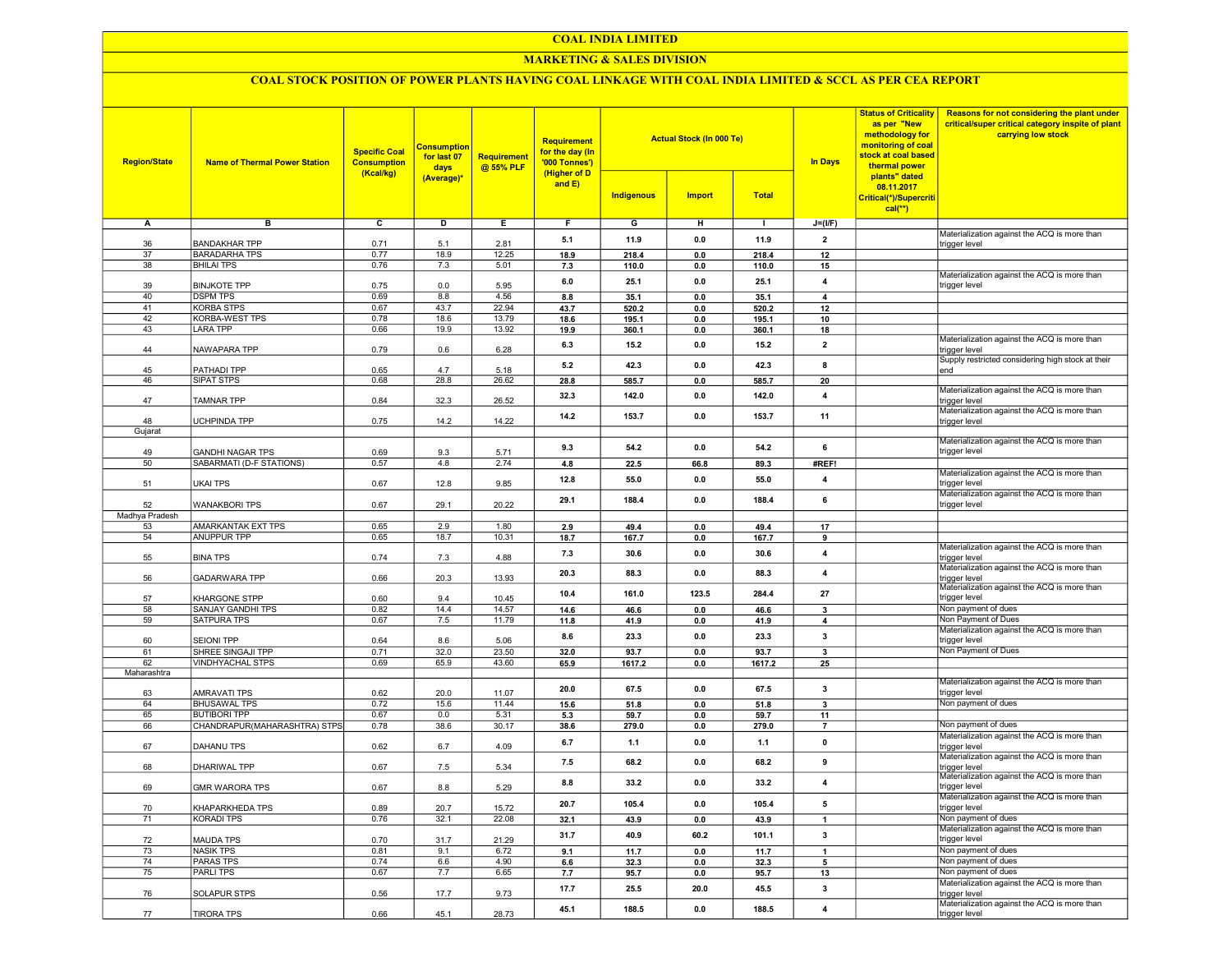#### COAL INDIA LIMITED

## MARKETING & SALES DIVISION

# COAL STOCK POSITION OF POWER PLANTS HAVING COAL LINKAGE WITH COAL INDIA LIMITED & SCCL AS PER CEA REPORT

| <b>Region/State</b>      | <b>Name of Thermal Power Station</b> | <b>Specific Coal</b><br><b>Consumption</b><br>(Kcal/kg) | <b>Consumption</b><br>for last 07<br>days<br>(Average)* | Requirement<br>@ 55% PLF | <b>Requirement</b><br>for the day (In<br>'000 Tonnes')<br>(Higher of D<br>and $E$ ) |                   | <b>Actual Stock (In 000 Te)</b> |                | <b>In Days</b>                | <b>Status of Criticality</b><br>as per "New<br>methodology for<br>monitoring of coal<br>stock at coal based<br>thermal power<br>plants" dated<br>08.11.2017<br>Critical(*)/Supercriti<br>$cal(**)$ | Reasons for not considering the plant under<br>critical/super critical category inspite of plant<br>carrying low stock |
|--------------------------|--------------------------------------|---------------------------------------------------------|---------------------------------------------------------|--------------------------|-------------------------------------------------------------------------------------|-------------------|---------------------------------|----------------|-------------------------------|----------------------------------------------------------------------------------------------------------------------------------------------------------------------------------------------------|------------------------------------------------------------------------------------------------------------------------|
|                          |                                      |                                                         |                                                         |                          |                                                                                     | <b>Indigenous</b> | <b>Import</b>                   | <b>Total</b>   |                               |                                                                                                                                                                                                    |                                                                                                                        |
| A                        | B                                    | $\overline{c}$                                          | $\overline{\mathsf{D}}$                                 | Ε                        | F.                                                                                  | G                 | н                               | $\mathbf{I}$   | $J=(I/F)$                     |                                                                                                                                                                                                    |                                                                                                                        |
| 78                       | WARDHA WARORA TPP                    | 0.66                                                    | 5.2                                                     | 4.71                     | 5.2                                                                                 | 134.1             | 0.0                             | 134.1          | 26                            |                                                                                                                                                                                                    |                                                                                                                        |
| Total of Western Region  |                                      |                                                         |                                                         |                          |                                                                                     |                   |                                 |                |                               | $\mathbf 0$                                                                                                                                                                                        |                                                                                                                        |
| Southern                 |                                      |                                                         |                                                         |                          |                                                                                     |                   |                                 |                |                               |                                                                                                                                                                                                    |                                                                                                                        |
| Andhra Pradesh           |                                      |                                                         |                                                         |                          |                                                                                     |                   |                                 |                |                               |                                                                                                                                                                                                    |                                                                                                                        |
| 79                       | DAMODARAM SANJEEVAIAH TPS            | 0.66                                                    | 12.2                                                    | 13.85                    | 13.8                                                                                | 106.7             | 0.0                             | 106.7          | 8                             |                                                                                                                                                                                                    | Materialization against the ACQ is more than<br>trigger level                                                          |
| 80                       | Dr. N.TATA RAO TPS                   | 0.77                                                    | 27.9                                                    | 17.90                    | 27.9                                                                                | 27.7              | 0.0                             | 27.7           | $\mathbf{1}$                  |                                                                                                                                                                                                    | Materialization against the ACQ is more than<br>trigger level<br>Materialization against the ACQ is more than          |
| 81                       | PAINAMPURAM TPP                      | 0.59                                                    | 18.1                                                    | 10.21                    | 18.1                                                                                | 67.8              | 63.5                            | 131.2          | $\overline{7}$                |                                                                                                                                                                                                    | trigger level<br>Materialization against the ACQ is more than                                                          |
| 82                       | RAYALASEEMA TPS                      | 0.76                                                    | 19.9                                                    | 16.60                    | 19.9                                                                                | 39.7              | 0.0                             | 39.7           | $\mathbf{2}$                  |                                                                                                                                                                                                    | trigger level<br>Materialization against the ACQ is more than                                                          |
| 83                       | SIMHADRI                             | 0.78                                                    | 32.6                                                    | 20.54                    | 32.6                                                                                | 222.9             | 58.0                            | 280.9          | 9                             |                                                                                                                                                                                                    | trigger level<br>Materialization against the ACQ is more than                                                          |
| 84                       | SGPL TPP                             | 0.53                                                    | 16.9                                                    | 9.26                     | 16.9                                                                                | 15.2              | 160.5                           | 175.7          | 10                            |                                                                                                                                                                                                    | trigger level                                                                                                          |
| 85                       | <b>VIZAG TPP</b>                     | 0.67                                                    | 8.2                                                     | 9.20                     | 9.2                                                                                 | 105.0             | 0.0                             | 105.0          | 11                            |                                                                                                                                                                                                    | Less Supply of rakes from Railways                                                                                     |
| Karnataka                |                                      |                                                         |                                                         |                          |                                                                                     |                   |                                 |                |                               |                                                                                                                                                                                                    |                                                                                                                        |
| 86                       | <b>BELLARY TPS</b>                   | 0.63                                                    | 20.4                                                    | 14.23                    | 20.4                                                                                | 16.4              | 0.0                             | 16.4           | 1                             |                                                                                                                                                                                                    | Materialization against the ACQ is more than<br>trigger level                                                          |
| 87                       | KUDGI STPP                           | 0.63                                                    | 20.6                                                    | 19.90                    | 20.6                                                                                | 93.0              | 24.9                            | 117.9          | 6                             |                                                                                                                                                                                                    | Materialization against the ACQ is more than<br>trigger level                                                          |
| 88                       | RAICHUR TPS                          | 0.66                                                    | 19.9                                                    | 14.98                    | 19.9                                                                                | 104.0             | 0.0                             | 104.0          | 5                             |                                                                                                                                                                                                    | Materialization against the ACQ is more than<br>trigger level                                                          |
| 89                       | YERMARUS TPP                         | 0.62                                                    | 9.6                                                     | 13.09                    | 13.1                                                                                | 95.7              | 0.0                             | 95.7           | $\overline{7}$                |                                                                                                                                                                                                    | Materialization against the ACQ is more than<br>trigger level                                                          |
| <b>Tamil Nadu</b>        |                                      |                                                         |                                                         |                          |                                                                                     |                   |                                 |                |                               |                                                                                                                                                                                                    |                                                                                                                        |
| 90                       | METTUR TPS                           | 0.81                                                    | 12.2                                                    | 8.98                     | 12.2                                                                                | 22.9              | 0.0                             | 22.9           | $\overline{\mathbf{2}}$       |                                                                                                                                                                                                    | Materialization against the ACQ is more than<br>trigger level                                                          |
| 91                       | METTUR TPS - II                      | 0.78                                                    | 8.4                                                     | 6.16                     | 8.4                                                                                 | 41.1              | 0.0                             | 41.1           | 5                             |                                                                                                                                                                                                    | Materialization against the ACQ is more than<br>trigger level<br>Materialization against the ACQ is more than          |
| 92                       | NORTH CHENNAI TPS                    | 0.82                                                    | 28.2                                                    | 19.78                    | 28.2                                                                                | 50.4              | 0.0                             | 50.4           | $\overline{\mathbf{2}}$       |                                                                                                                                                                                                    | trigger level<br>Materialization against the ACQ is more than                                                          |
| 93                       | <b>TUTICORIN TPS</b>                 | 0.96                                                    | 10.0                                                    | 13.31                    | 13.3                                                                                | 38.6              | 0.0                             | 38.6           | 3                             |                                                                                                                                                                                                    | trigger level<br>Materialization against the ACQ is more than                                                          |
| 94<br>Telangana          | <b>VALLUR TPP</b>                    | 0.72                                                    | 20.4                                                    | 14.26                    | 20.4                                                                                | 147.9             | 0.0                             | 147.9          | $\overline{7}$                |                                                                                                                                                                                                    | trigger level                                                                                                          |
| 95                       | <b>BHADRADRI TPP</b>                 | 0.69                                                    | 10.7                                                    | 9.83                     | 10.7                                                                                | 90.2              | 0.0                             | 90.2           | 8                             |                                                                                                                                                                                                    |                                                                                                                        |
| 96                       | KAKATIYA TPS                         | 0.57                                                    | 11.8                                                    | 8.33                     | 11.8                                                                                | 146.1             | 0.0                             | 146.1          | 12                            |                                                                                                                                                                                                    |                                                                                                                        |
| 97                       | KOTHAGUDEM TPS (NEW)                 | 0.64                                                    | 14.1                                                    | 8.46                     | 14.1                                                                                | 106.1             | 0.0                             | 106.1          | 8                             |                                                                                                                                                                                                    |                                                                                                                        |
| 98                       | KOTHAGUDEM TPS (STAGE-7)             | 0.50                                                    | 9.5                                                     | 5.23                     | 9.5                                                                                 | 41.2              | 0.0                             | 41.2           | 4                             |                                                                                                                                                                                                    |                                                                                                                        |
| 99                       | RAMAGUNDEM STPS                      | 0.62                                                    | 33.7                                                    | 21.33                    | 33.7                                                                                | 127.5             | 0.0                             | 127.5          | 4                             |                                                                                                                                                                                                    |                                                                                                                        |
| 100                      | RAMAGUNDEM-B TPS                     | 0.77                                                    | 0.1                                                     | 0.64                     | 0.6                                                                                 | 13.1              | 0.0                             | 13.1           | 21                            |                                                                                                                                                                                                    |                                                                                                                        |
| 101                      | <b>SINGARENI TPP</b>                 | 0.58                                                    | 15.4                                                    | 9.12                     | 15.4                                                                                | 89.9              | 0.0                             | 89.9           | 6                             |                                                                                                                                                                                                    |                                                                                                                        |
| Total of Southern Region |                                      |                                                         |                                                         |                          |                                                                                     |                   |                                 |                |                               | $\overline{\mathfrak{o}}$                                                                                                                                                                          |                                                                                                                        |
| Eastern                  |                                      |                                                         |                                                         |                          |                                                                                     |                   |                                 |                |                               |                                                                                                                                                                                                    |                                                                                                                        |
| Bihar                    |                                      |                                                         |                                                         |                          |                                                                                     |                   |                                 |                |                               |                                                                                                                                                                                                    |                                                                                                                        |
| 102<br>103               | <b>BARAUNI TPS</b><br><b>BARH I</b>  | 0.63<br>0.67                                            | 5.5<br>7.9                                              | 5.90<br>5.84             | 5.9<br>7.9                                                                          | 69.6<br>88.2      | 0.0<br>0.0                      | 69.6<br>88.2   | 12<br>11                      |                                                                                                                                                                                                    |                                                                                                                        |
| 104                      | <b>BARH II</b>                       | 0.67                                                    | 15.8                                                    | 11.67                    |                                                                                     |                   |                                 |                |                               |                                                                                                                                                                                                    |                                                                                                                        |
| 105                      | KAHALGAON TPS                        | 0.80                                                    | 37.6                                                    | 24.62                    | 15.8<br>37.6                                                                        | 176.5<br>148.7    | 0.0<br>2.3                      | 176.5<br>151.0 | 11<br>$\overline{\mathbf{4}}$ |                                                                                                                                                                                                    | Materialization against the ACQ is more than<br>trigger level                                                          |
| 106                      | MUZAFFARPUR TPS                      | 0.77                                                    | 5.7                                                     | 3.95                     | 5.7                                                                                 | 96.1              | 0.0                             | 96.1           | 17                            |                                                                                                                                                                                                    | Materialization against the ACQ is more than<br>trigger level                                                          |
| 107                      | <b>NABINAGAR STPP</b>                | 0.58                                                    | 17.9                                                    | 15.21                    | 17.9                                                                                | 221.3             | 0.0                             | 221.3          | 12                            |                                                                                                                                                                                                    |                                                                                                                        |
| 108                      | NABINAGAR TPP                        | 0.69                                                    | 15.9                                                    | 9.06                     | 15.9                                                                                | 52.7              | 0.0                             | 52.7           | $\mathbf{3}$                  |                                                                                                                                                                                                    | Materialization against the ACQ is more than<br>trigger level                                                          |
| Jharkhand                |                                      |                                                         |                                                         |                          |                                                                                     |                   |                                 |                |                               |                                                                                                                                                                                                    |                                                                                                                        |
| 109                      | <b>BOKARO TPS 'A' EXP</b>            | 0.57                                                    | 6.5                                                     | 3.78                     | 6.5                                                                                 | 124.1             | 0 <sub>0</sub>                  | 124.1          | 19                            |                                                                                                                                                                                                    |                                                                                                                        |
| 110                      | CHANDRAPURA(DVC) TPS                 | 0.61                                                    | 7.4                                                     | 4.06                     | 7.4                                                                                 | 135.5             | 12.6                            | 148.1          | 20                            |                                                                                                                                                                                                    |                                                                                                                        |
| 111                      | <b>JOJOBERA TPS</b>                  | 0.69                                                    | 3.5                                                     | 2.18                     | 3.5                                                                                 | 52.6              | 0.0                             | 52.6           | 15                            |                                                                                                                                                                                                    |                                                                                                                        |
| 112                      | <b>KODARMA TPP</b>                   | 0.62                                                    | 12.7                                                    | 8.23                     | 12.7                                                                                | 130.0             | 26.2                            | 156.1          | 12                            |                                                                                                                                                                                                    |                                                                                                                        |
| 113                      | MAHADEV PRASAD STPP                  | 0.70                                                    | 6.9                                                     | 5.01                     | 6.9                                                                                 | 29.3              | 0.0                             | 29.3           | 4                             |                                                                                                                                                                                                    | Materialization against the ACQ is more than<br>trigger level                                                          |
| 114                      | MAITHON RB TPP                       | 0.64                                                    | 9.7                                                     | 8.89                     | 9.7                                                                                 | 219.8             | 0.0                             | 219.8          | 23                            |                                                                                                                                                                                                    |                                                                                                                        |